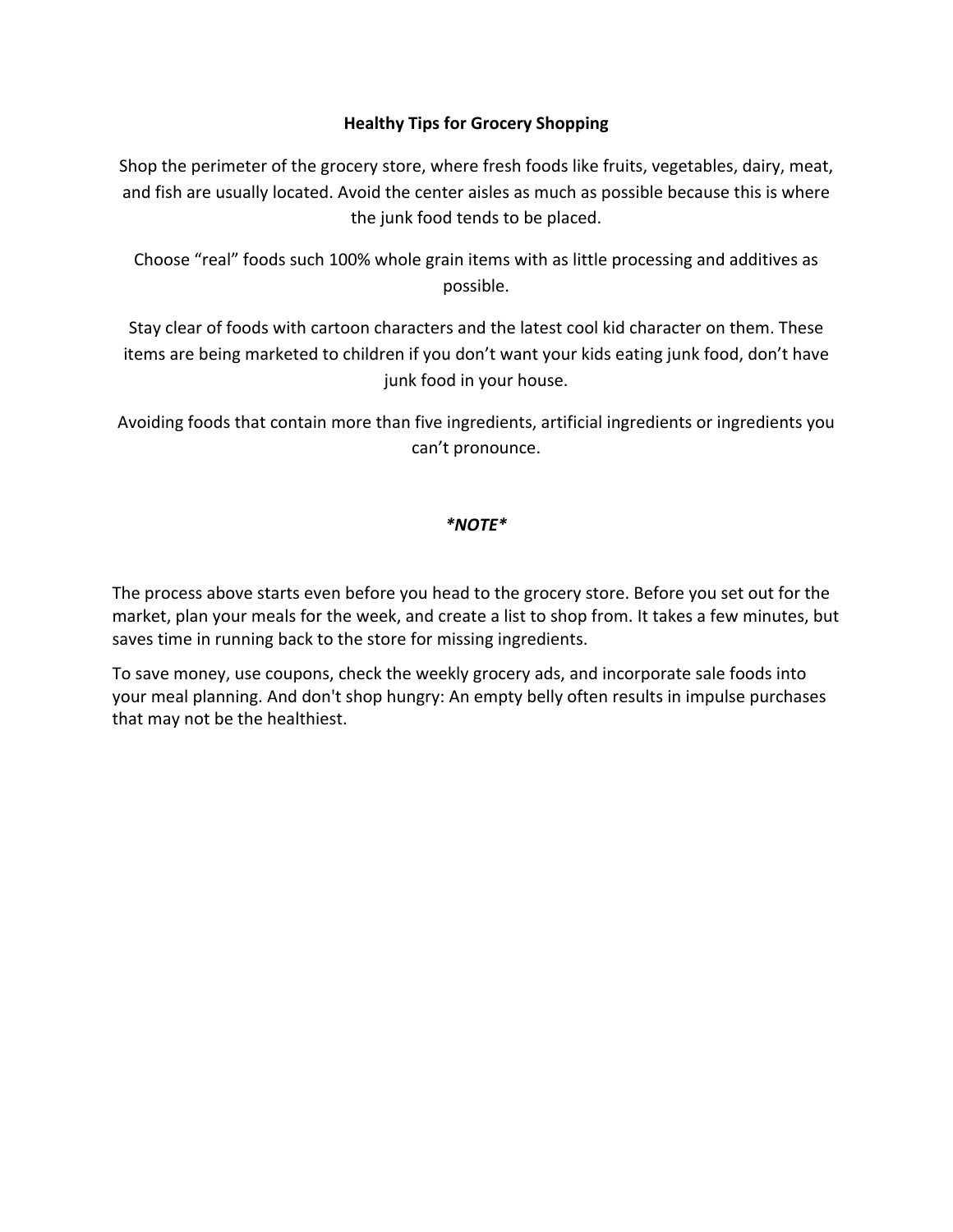# **Healthy Items for Grocery Shopping**

- Fresh vegetables and fruits should make up the largest part of your healthy foods grocery list. Vegetables and fruits have vitamins, minerals, antioxidants and they are usually low in calories. We all need at least five or more servings of vegetables and fruits every day. Choose a variety of fruits and vegetables that everyone in your family will enjoy.
- All of your grains should be made from whole grains, not from refined flours. This part of your list includes whole grain breads, whole grain pastas, and whole grain breakfast cereals. Whole grains are important for vitamins, minerals, and for fiber, which is often lacking in modern diets. Read labels to look for 100% whole-grain.
- Your protein and meat choices should consist mostly of fish, poultry and lean meats. Eggs, nuts, seeds and legumes are also good protein choices. Choose fresh and frozen non-breaded meats and fish. No breaded, deep-fried convenience foods that you put in the oven. They are high in fats and sodium.
- Beverages should be kept simple. Water (at least 64 oz/day), coffee, and herbal teas are all good choices.
- Dairy products should include low-fat/ skim milk, and plain yogurt. If you do not want cows' milk, choose soy and rice beverages, or goats' milks and yogurt. If you want flavor in your yogurt add fresh fruit.
- Be careful with dressings, cooking oils and condiments. They are sneaky sources of refined sugar and poor quality oils. Read labels to choose dressings made with olive oil, canola oil or walnut oil.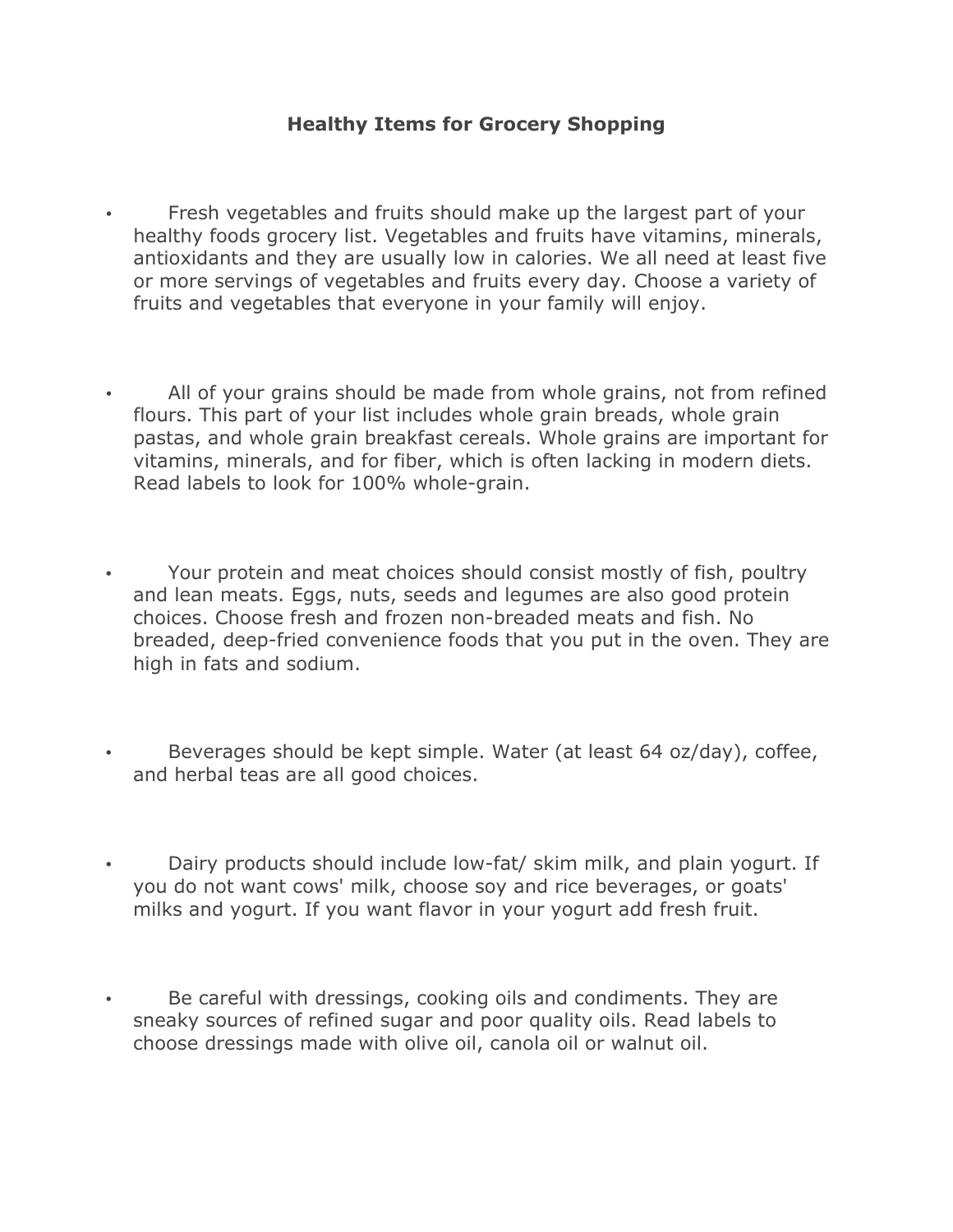- Frozen foods are a convenient way to keep vegetables on hand.
- Foods in cans and jars are also very convenient. They are also very high in preservatives to ensure their shelf life. For that reason during your transformation you are to avoid any canned or jarred fruits and vegetables.
- For sandwiches, choose peanut butter or other nut butters. No processed lunch meats, sausages or hot dogs.
- For snacks choose fresh fruits or vegetables, healthy nuts, seeds and whole grain for snacks such as a slice of bread with peanut butter.
- If possible to make this nutrition plan even more effective buy as many items as you can organic. This will ensure the purest of quality in all your food and it will make certain that your body is getting all the nutrients it needs to recover from fitness regimen.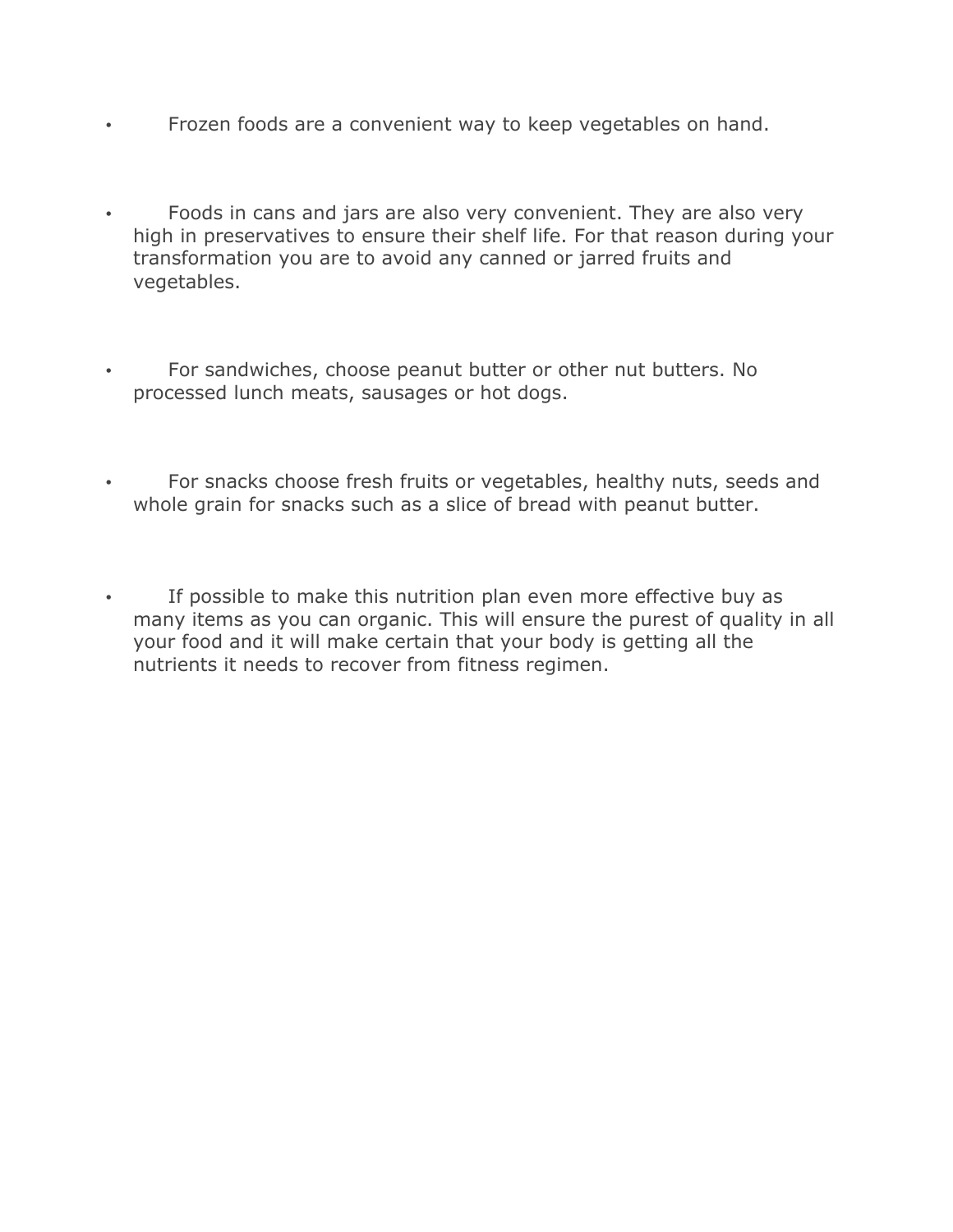#### **The majority of people know that eating five servings of fruits and vegetables a day is very important.**



By eating fruits and vegetables of a variety of different colors, one can get the best all-around health benefits. Each different color fruit and vegetables contains unique health components that are essential to our health.

Fruits and vegetables are very important to our health because they are whole foods, created by nature, that are rich in a large amount of nutrients. The processed foods that we so commonly eat,

can never compare to the health benefits provided by strawberries or broccoli, which have fiber, vitamins and enzymes built right in.

Eating plenty of healthy vegetables and fruits helps prevent heart disease and strokes, diverticulitis, control your blood pressure, prevent some types of cancers, and guards against cataract and macular degeneration or vision loss.

The phrase *"eating a rainbow"* of fruits and vegetables is a simple way of remembering to get as much color variety in your diet as possible, so that you can maximize your intake of a broad range of nutrients. The colors of fruits and vegetables are a small clue as to what vitamins and nutrients are included. By getting a variety of different colored fruits and vegetables, you are guaranteed a diverse amount of essential vitamins and minerals.

According to the food pyramid potatoes are not counted as a vegetable, as they are consist mostly of starch and should be consumed sparingly.



#### **Red Fruits and Vegetables**

Contain nutrients such as lycopene, ellagic acid, Quercetin, and Hesperidin, to name a few. These nutrients reduce the risk of prostate cancer, lower blood pressure, reduce tumor growth and LDL cholesterol levels, scavenge harmful free-radicals, and support join tissue in arthritis cases.

**Orange and Yellow fruits and vegetables**

Contain beta-carotene, zeaxanthin, flavonoids, lycopene, potassium, and vitamin C. These nutrients reduce age-related macula degeneration and the risk of prostate cancer, lower LDL cholesterol and blood pressure, promote collagen formation and healthy joints, fight harmful free radicals, encourage alkaline balance, and work with magnesium and calcium to build healthy bones.



#### **Green vegetables and Fruit**

Green vegetables contain chlorophyll, fiber, lutein, zeaxanthin, calcium, folate, vitamin C, calcium, and Beta-carotene. The nutrients found in these vegetables reduce cancer risks, lower blood pressure and

LDL cholesterol levels, normalize digestion time, support retinal health and vision, fight harmful free-radicals, and boost immune system activity.